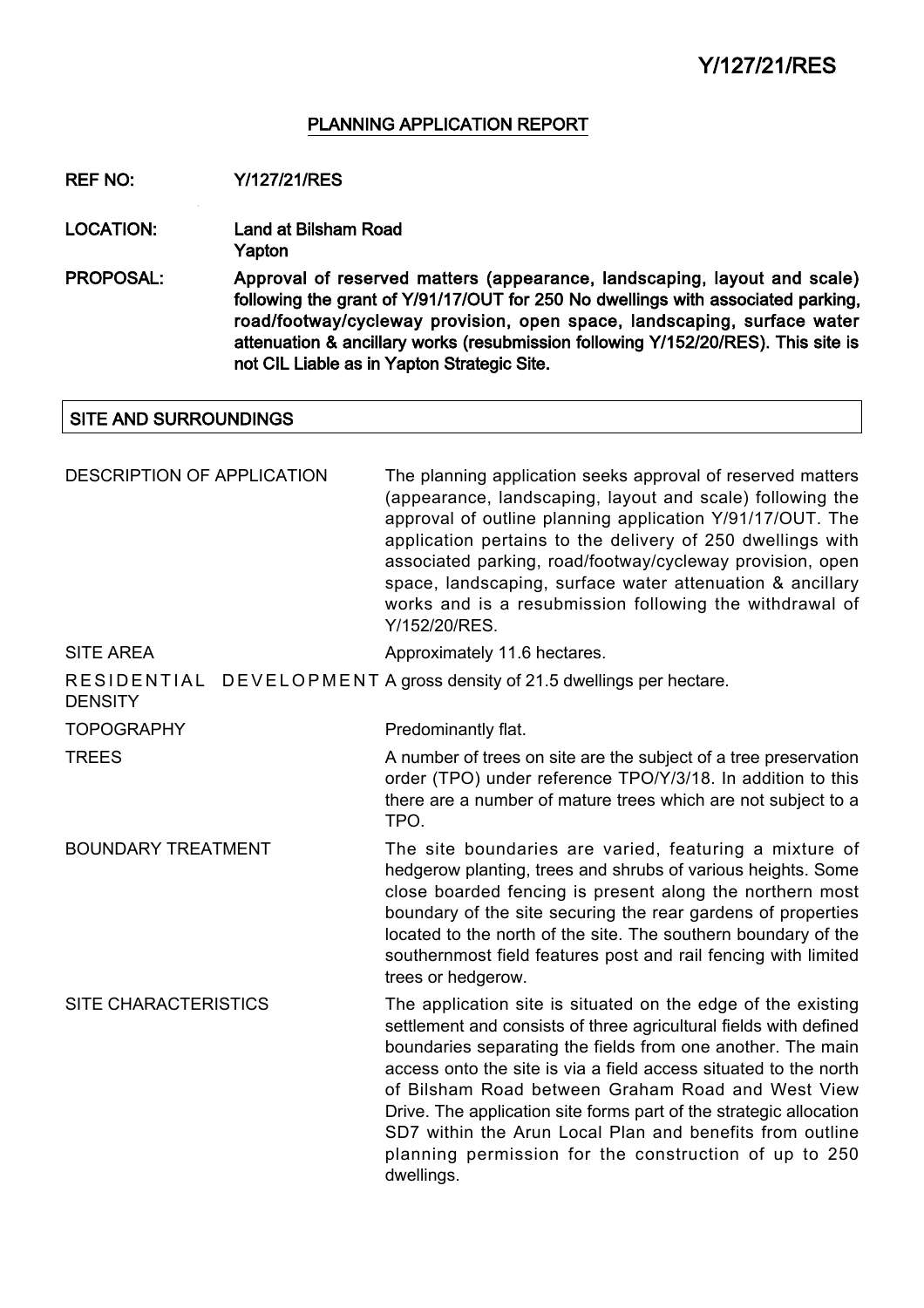CHARACTER OF LOCALITY The character of the locality is predominantly rural with existing residential development situated along the northern boundary of the application site. Agricultural fields are situated to the south and west of the application site. The Yapton Conservation Area is situated to the north-west of the application site.

## RELEVANT SITE HISTORY

- Y/40/20/DOC Approval of details reserved by condition imposed under DOC Approved ref Y/91/17/OUT relating to Condition No 6 - design code 29-07-20 masterplan.
- Y/152/20/RES Approval of reserved matters (appearance, landscaping, layout and scale) following the grant of Y/91/17/OUT for 250 No. dwellings with associated parking, road/footway/ cycleway provision, open space, landscaping, surface water attenuation & ancillary works. **Withdrawn** 22-04-21
- Y/91/17/OUT Outline application for the development of up to 250 residential dwellings (Class C3), vehicular access, public 04-04-19 open space, ancillary works and associated infrastructure. Departure from the Development Plan. App Cond with S106

## REPRESENTATIONS

Below is a summary of the representations received on this application. Full comments are available through the Arun District Council website.

## YAPTON PARISH COUNCIL

Conditional support subject to the following amendments:

- Main access road frontages should be varied in landscaping and use of materials for housing as well as building positions fronting the roads. The building line fronting the spine road should be varied to reflect the historic elements of Yapton and to provide variety and a rural aesthetic as opposed to the current urban feel.

- The LEAP nearest to Drove Lane is located close to a water collection pool. This should be relocated away from the collection pool and nearer to the existing nursery facilities for both safety reasons as well as being more accessible.

A total of 8 letters of objections were received. The following points were raised by objectors:

- Proposal will result in unacceptable harm to wildlife.

- The application site floods during heavy rainfall and takes months to drain.

- The proposed development adjacent to Bilsham Road by virtue of its density will adversely impact upon character.

- Insufficient drainage is present to serve the proposed in closest proximity to Bilsham Road and no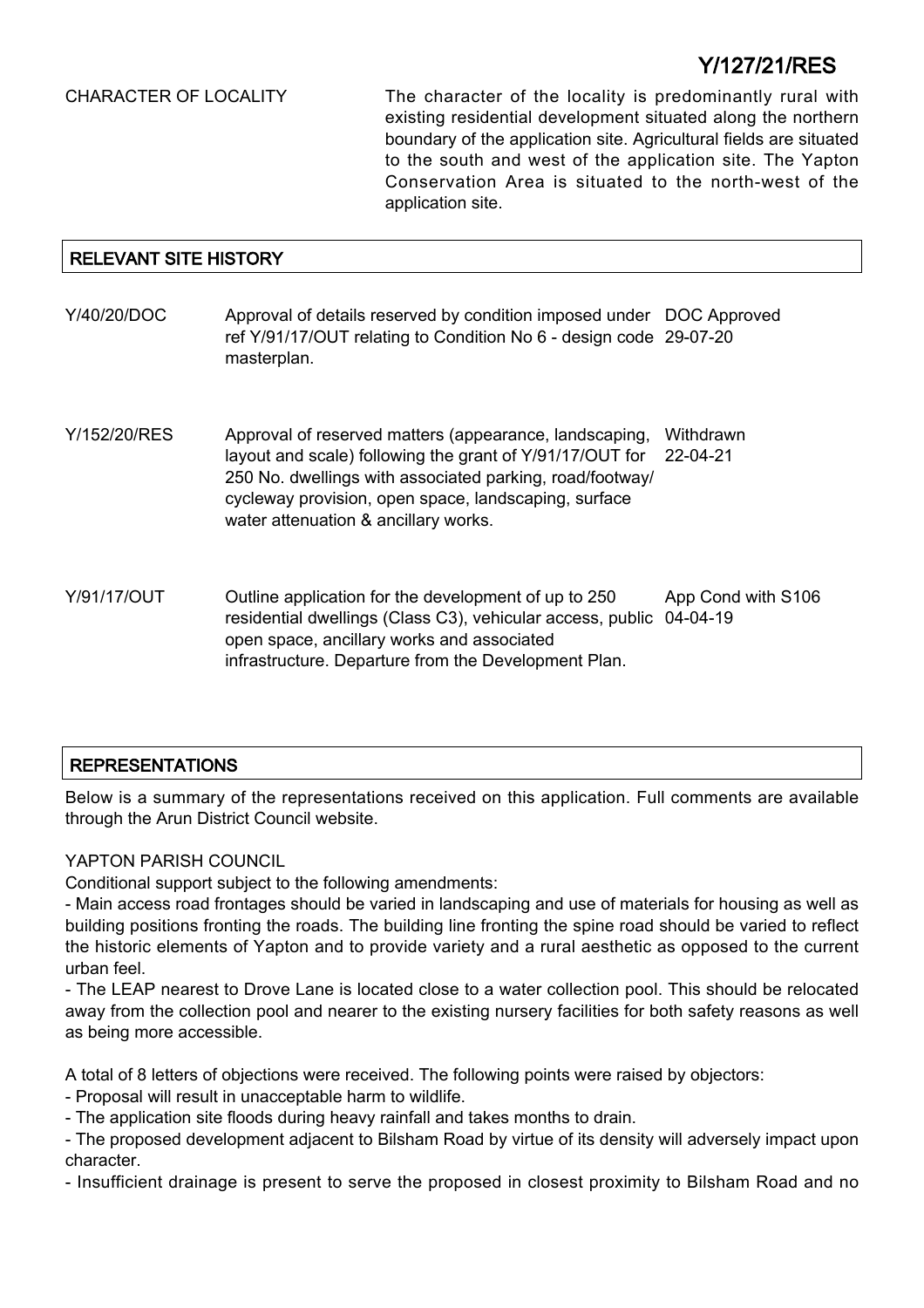measures are proposed to ensure that the development will not flood the highway during heavy rainfall.

- Any SUDs features with a 1:3 slope will be a danger to children.

- The proposed seating at the junction of the proposed Bilsham Street will encourage anti-social behaviour.

- Hedgehog highways should be provided through all fencing, as well as wild flower planting and tree planting.

- Proposed development will result in unacceptable noise and pollution.

- The proposed development is out of scale and over-bearing in comparison to existing development in the vicinity.

- Several properties will give rise to adverse impacts upon the residential amenity of existing residential dwellings.

- The new development is likely to give rise to overloading of the existing drainage system giving rise to flooding.

- Plans do not accurately represent extension constructed in 2018.

- Property adjacent to the boundary features picture window as well as a ground floor window on the side elevation, due to the proximity of the development it will result in a loss of light and overbearing impacts.

- Following our objections to the proposed tree plantings in this location on planning application Y/152/20/RES the removal of all landscaping in this location is an over-reaction.

- Due to the proximity of existing dwellings to the site they will be impacted on during construction through noise/dust etc and restrictions should be placed upon the hours during which work can be undertaken.

The following points were raised but are deemed to fall outside the scope of consideration for the determination of this reserved matters application:

- The proposed density is too high in comparison to the existing development.

- Local services are inadequate to meet the needs of future occupiers.

- The proposed development along with other nearby developments will have an unacceptable impact on highway safety.

## **CONSULTATIONS**

## CONSULTATION RESPONSES RECEIVED:

Below is a summary of the consultation responses received. Full comments are available through the Arun District Council website.

## ECOLOGY

- An objection was originally raised due to the absence of an updated version of the Landscape and Ecological Specification and Management Plan.

- Updated comments were received on 11.10.2021 confirming that the submitted Landscape and Ecological Specification and Management Plan was acceptable provided the mitigation and enhancements as identified within the plan are implemented in their entirety.

## SUSSEX POLICE

- General comments provided on Secured by Design.

## SPORT ENGLAND

- The proposed development does not fall within either of their statutory remits or non-statutory remit therefore Sport England did not provide a detailed response in this case.

NATURAL ENGLAND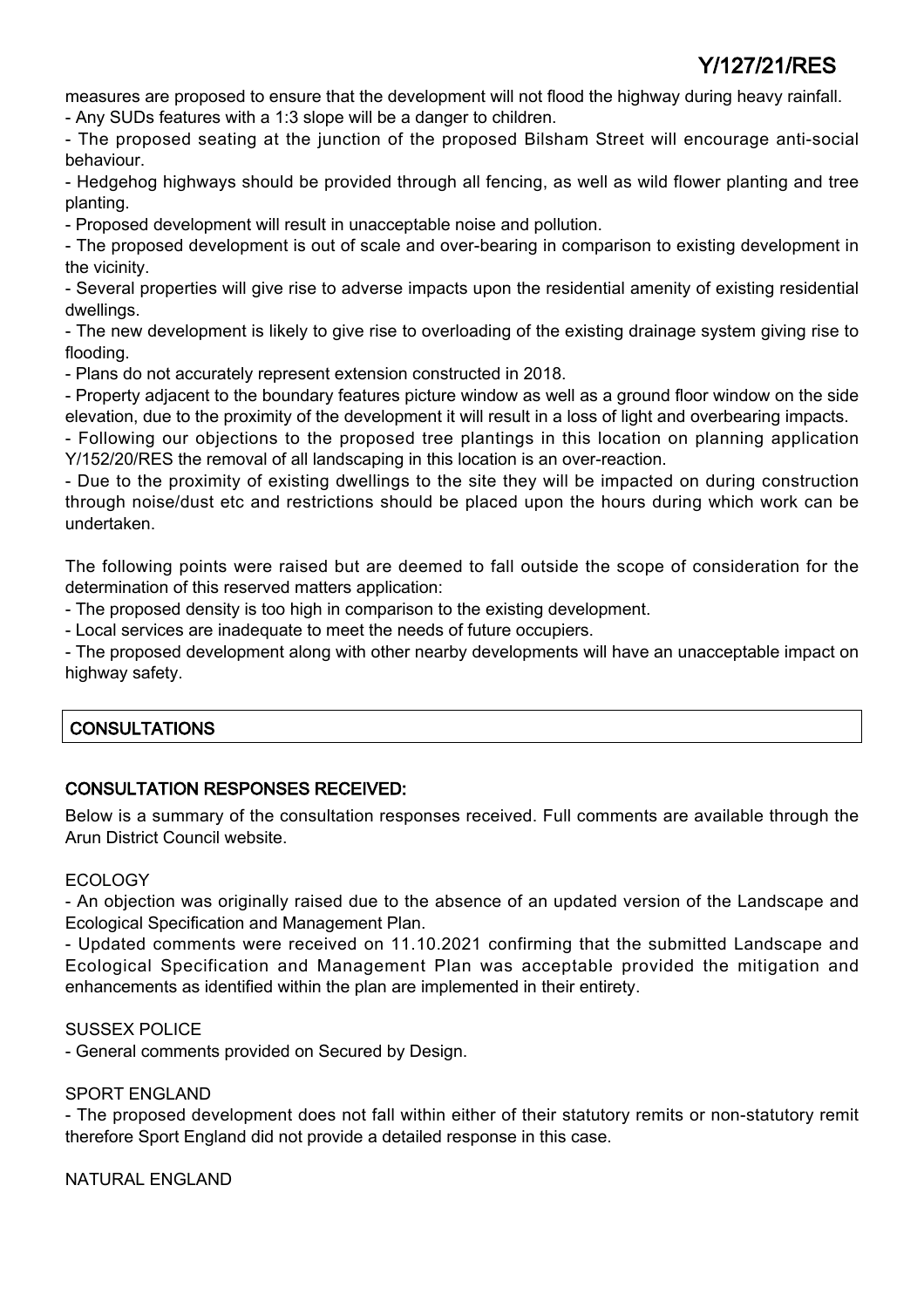- No comments.

## WATER & ACCESS

- Condition proposed for the requirement of additional fire hydrant(s) to ensure that all dwellings are within 150m of a fire hydrant for the supply of water for firefighting.

- Evidence also required that Fire Service vehicle access meets the requirements.

## ENVIRONMENT AGENCY

- No objection to the proposal as submitted.

#### ARCHAEOLOGY

- The preservation of the significance of the archaeological interest that this site contains will be secured through the condition applied to Y/91/17/OUT as outlined in the WSI approved through Y/118/19/DOC.

#### AFFORDABLE HOUSING

- To meet the requirements of the Council's Affordable Housing policy the applicants will need to provide 75 affordable dwellings of which 75% (56) rented and 25% (19) intermediate which is proposed by the application.

- However, the mix does not include any 1 bed properties as intermediate, and this should be amended.

- We have no objection to the Tenure Housing Layout.

Affordable Housing - further comments following amendment - No objection to the proposed amended housing mix.

WSCC - LEAD LOCAL FLOOD AUTHORITY

- No comments.

## NATIONAL HIGHWAYS

- A condition requiring the delivery of the A27 / Yapton Lane junction improvement prior to the occupation of the 199th dwelling was proposed, but this condition was not included as part of the outline planning approval.

- Without this condition, National Highways cannot be satisfied that the development will not materially affect the safety, reliability and/or operation of the Strategic Road Network.

- Therefore, National Highways do not agree to the reserved matters application in this instance.

## WSCC - HIGHWAYS AUTHORITY

- No objection in principle. However, clarification should be provided on the proposed level of car parking. - Should the application be approved then two conditions relating to details pertaining to the design of cycle stores and restriction of occupation until the vehicular access, road, footways, car parking and garages, visitor spaces, cycle parking and turning spaces have been constructed and are available to use.

#### WSCC - Highway Authority - Further Comments

- West Sussex County Council as Highway Authority has no in principle objections to the application. Two conditions (Cycle Parking & Roads and Car Parking) are proposed should permission be granted.

## WSCC - PUBLIC RIGHTS OF WAY

- FP156 2 is being converted into a road between Lovey's Field and Drove Park - the developer should clarify if this footpath is to remain separate but run parallel to the south-west of it.

- The section of footpath FP156\_1 which falls within the developers control would benefit from being upgraded to a bridleway to futureproof its use to all users of this development. This would require surfacing it to a specific approved by WSCC.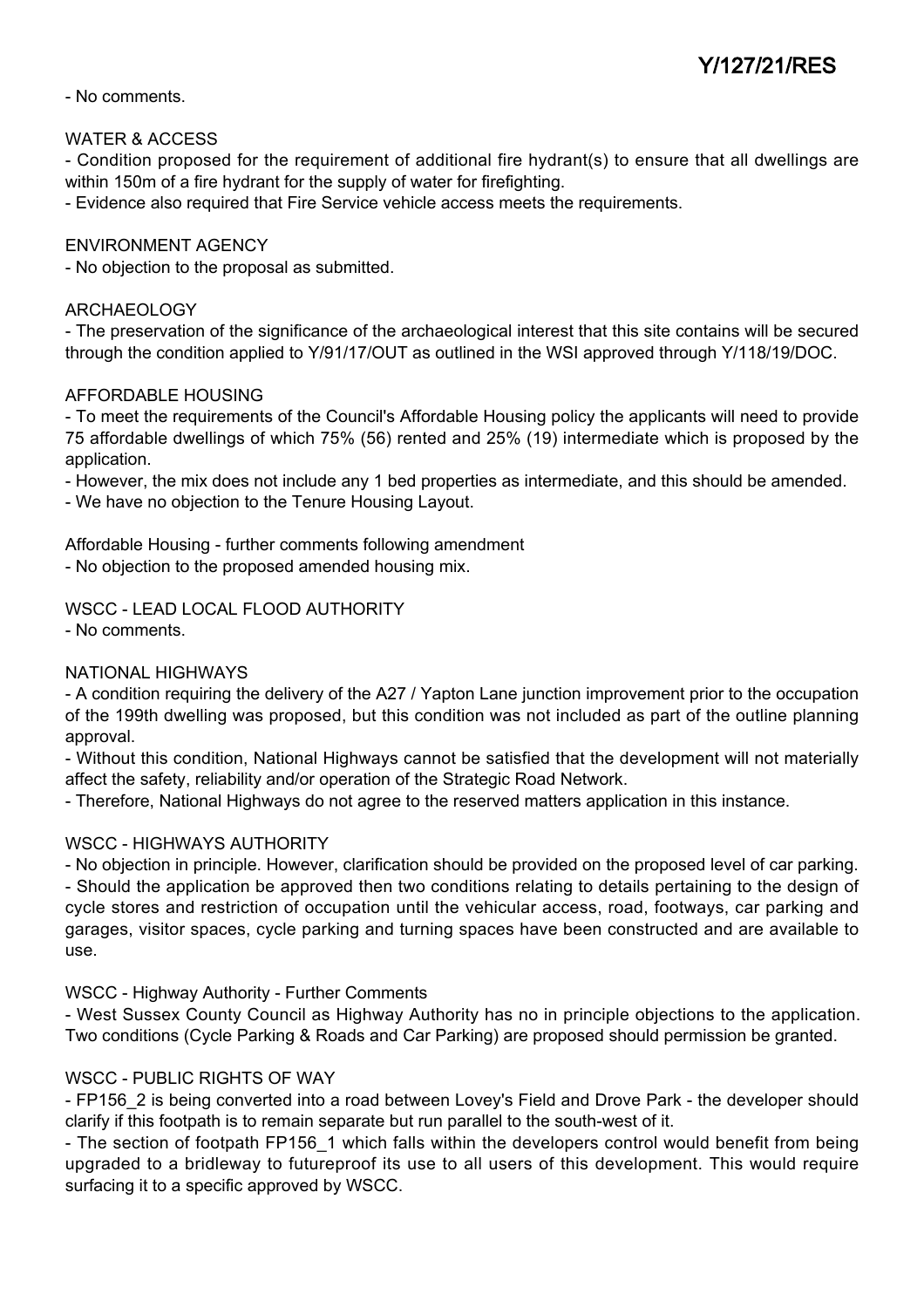- Footpath 157 would also benefit from resurfacing to a specification agreed with WSCC for upgrading to bridleway status.

## GREENSPACE

- No objection subject to confirmation of details and specification for the galvanised metal fence to play areas; post and wire fence to SuDS; and confirmation of the proposed use of the area immediately north of the LEAP and shown as a hatched area pink and detailed as 'other outdoor provision'.

## TREE OFFICER

- Objection.

- Amendments are anticipated to the layout but the majority of the development is achievable without undue detriment to retained trees on and off-site. However, yet to have sight of the necessary arboricultural report and plans to demonstrate this has been properly considered.

- Areas of conflict between retained trees of higher value should be 'designed out'.

## Tree Officer - Further Comments

- The applicant has submitted an Arboricultural Impact Assessment, Method Statement and Tree Protection Plan which is comprehensive and accords with best practice.

- Unjustified incursion into the RPA of higher value trees has not been addressed with the latest layout, so does not accord with the SPD principles.

## COMMENTS ON CONSULTATION RESPONSES:

National Highways - It is acknowledged that the Local Planning Authority made an error in not notifying the Secretary of State of its intention to grant the outline planning permission without the requested condition. The reason for this was that the A27 junction improvements were to be delivered in association with two different sites (Tye Lane, Walberton or Stakers Farm, Yapton), whichever came first. Therefore, it was not considered necessary to impose a restriction on this permission also. The Council has obtained legal advice which confirms that the outline permission is still valid. It is also not considered reasonable to impose this condition on this Reserved Matters permission as the condition does not relate to one of the reserved matters. This approach is consistent with that taken in the determination of Y/49/21/RES.

Tree Officer - The scheme has been amended to resolve the identified conflict between the veteran oak and the proposed layout. Whilst, this has been verbally confirmed as addressing the concerns originally raise an updated consultation response has not been provided.

# POLICY CONTEXT

Designation applicable to site: Strategic Allocation - SD7

## DEVELOPMENT PLAN POLICIES

[Arun Local Plan 2011 - 2031:](https://www.arun.gov.uk/adopted-local-plan)

| DDM <sub>1</sub> | D DM1 Aspects of form and design quality            |
|------------------|-----------------------------------------------------|
| DDM <sub>2</sub> | D DM2 Internal space standards                      |
| DSP1             | D SP1 Design                                        |
|                  | ECCSP1 ECC SP1 Adapting to Climate Change           |
|                  | ECCSP2 ECC SP2 Energy and climate change mitagation |
|                  | ENVDM4 ENV DM4 Protection of trees                  |
|                  |                                                     |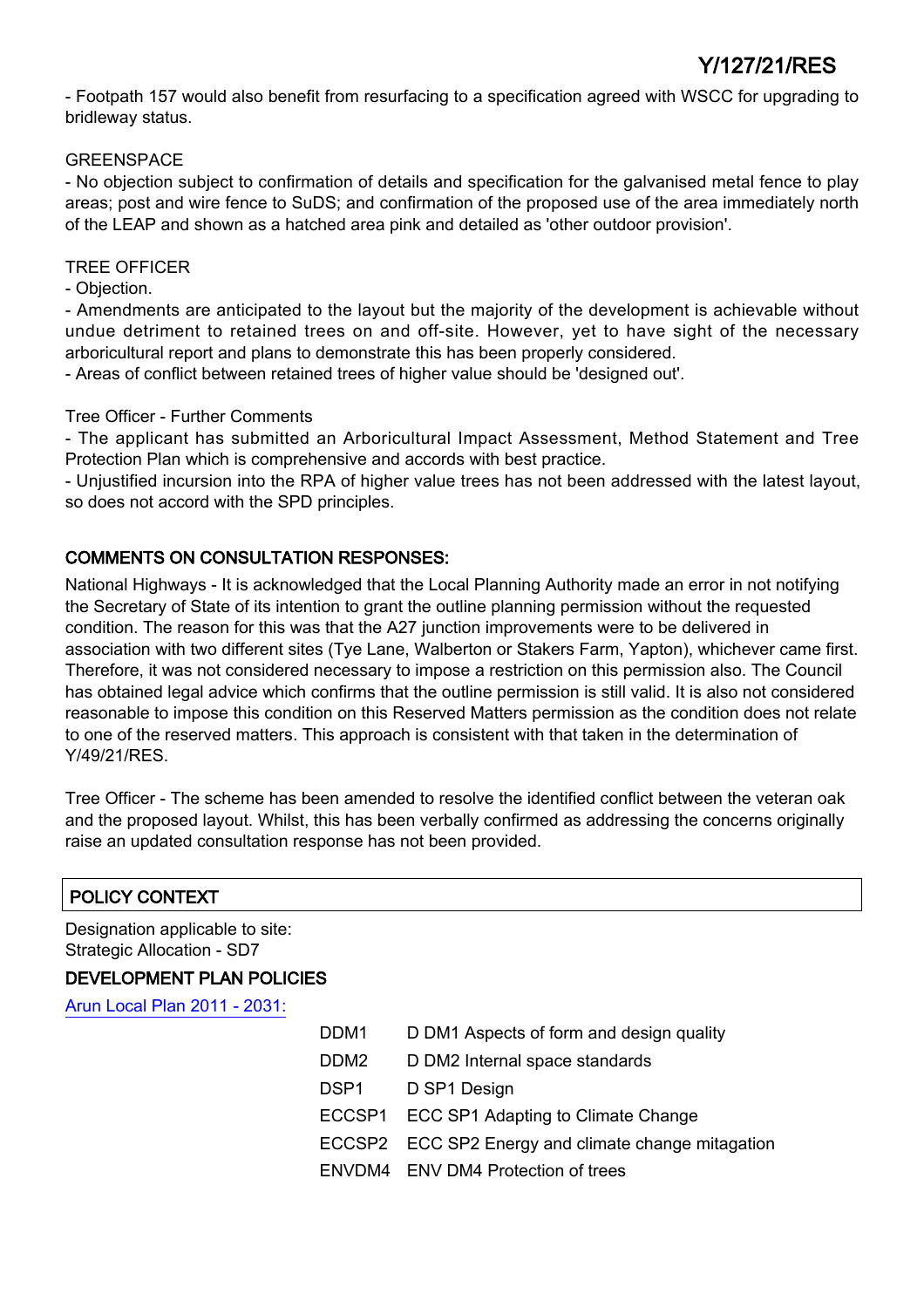|                                           | ENVSP1              | <b>ENV SP1 Natural Environment</b>                            |
|-------------------------------------------|---------------------|---------------------------------------------------------------|
|                                           | GISP1               | GI SP1 Green Infrastructure and Development                   |
|                                           | HDM1                | H DM1 Housing mix                                             |
|                                           | HERSP1              | <b>HER SP1 The Historic Environment</b>                       |
|                                           | OSRDM1              | Protection of open space, outdoor sport, comm& rec facilities |
|                                           | QESP1               | QE SP1 Quality of the Environment                             |
|                                           | SDSP1               | SD SP1 Sustainable Development                                |
|                                           | SDSP <sub>1</sub> A | SD SP1a Strategic Approach                                    |
|                                           | SDSP <sub>2</sub>   | SD SP2 Built-up Area Boundary                                 |
|                                           | TDM1                | T DM1 Sustainable Travel and Public Rights of Way             |
|                                           | TSP <sub>1</sub>    | <b>T SP1 Transport and Development</b>                        |
|                                           | WDM <sub>2</sub>    | W DM2 Flood Risk                                              |
|                                           | WDM3                | W DM3 Sustainable Urban Drainage Systems                      |
| Yapton neighbourhood plan 2014 Policy E10 |                     | The former Portsmouth and Arundel Canal                       |
| Yapton neighbourhood plan 2014 Policy E11 |                     | Minimising the impact of flooding from development            |
| Yapton neighbourhood plan 2014 Policy E3  |                     | Protection of natural habitats                                |
| Yapton neighbourhood plan 2014 Policy E4  |                     | Minimising the environmental impact of<br>development         |
| Yapton neighbourhood plan 2014 Policy E6  |                     | Green infrastructure and development                          |
| Yapton neighbourhood plan 2014 Policy E8  |                     | <b>Conservation Areas</b>                                     |
| Yapton neighbourhood plan 2014 Policy E9  |                     | Listed Buildings and Buildings or Structures of<br>Character  |
| Yapton neighbourhood plan 2014 Policy PK1 |                     | Parking standards for new residential development             |
|                                           |                     |                                                               |

## PLANNING POLICY GUIDANCE:

|                                       | <b>NPPDG</b>      | <b>National Design Guide</b>                                            |
|---------------------------------------|-------------------|-------------------------------------------------------------------------|
|                                       | <b>NPPF</b>       | <b>National Planning Policy Framework</b>                               |
|                                       | <b>NPPG</b>       | <b>National Planning Practice Guidance</b>                              |
| <b>SUPPLEMENTARY POLICY GUIDANCE:</b> |                   |                                                                         |
|                                       | SPD <sub>1</sub>  | Open Space & Recreation Standards                                       |
|                                       | SPD <sub>11</sub> | Arun Parking Standards 2020                                             |
|                                       | SPD <sub>12</sub> | Open Space, Playing Pitches & Indoor& Built Sports<br><b>Facilities</b> |
|                                       | SPD <sub>13</sub> | Arun District Design Guide (SPD) January 2021                           |

## POLICY COMMENTARY

The Development Plan consists of the Arun Local Plan 2011 - 2031 (ALP), West Sussex County Council's Waste and Minerals Plans, The South Inshore & South Offshore Marine Plan and Made Neighbourhood Development Plans. The policies are published under Regulations 19 and 35 of the Town and Country Planning (Local Planning) (England) Regulations 2012.

The relevant policies of the Yapton Neighbourhood Development Plan (YNDP) have been considered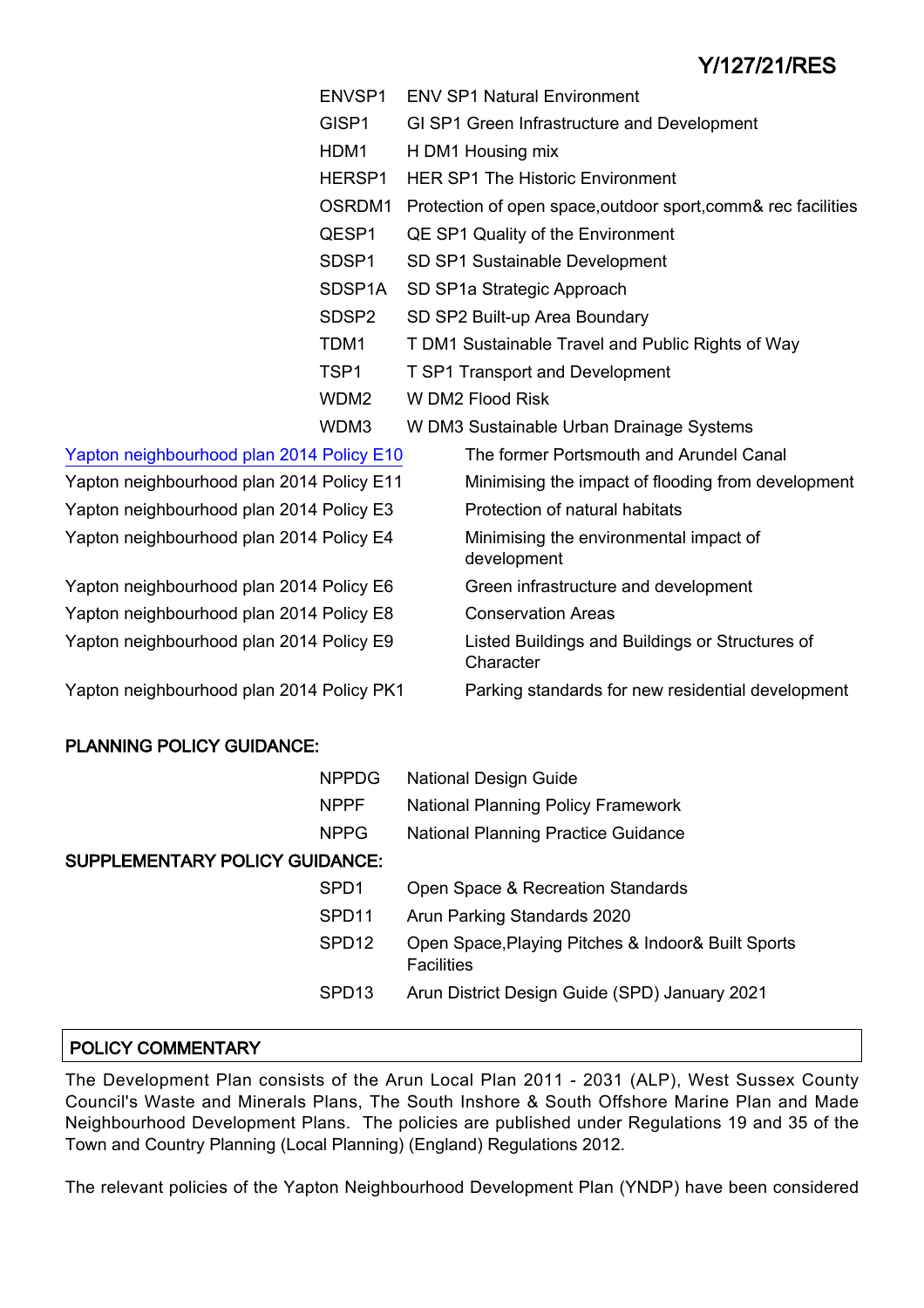within this report. Yapton are currently working on a revised YNDP and have completed a regulation 14 consultation. However, it is considered that the emerging Plan can be attributed only low weight at this time.

Section 38(6) of the Planning and Compulsory Purchase Act 2004 states applications should be determined in accordance with the development plan unless material considerations indicate otherwise. Section 38(5) states: "If to any extent a policy contained in a development plan for an area conflicts with another policy in the development plan, the conflict must be resolved in favour of the policy which is contained in the last document". Therefore, the ALP takes precedence over the YNDP should there be a conflict between the two.

## DEVELOPMENT PLAN AND/OR LEGISLATIVE BACKGROUND

Section 70(2) of Town and Country Planning Act 1990 (as amended) provides that

(2) In dealing with an application for planning permission the authority shall have regard to -

(a) the provisions of the development plan, so far as material to the application,

- (aza) a post-examination draft neighbourhood development plan, so far as material to the application,
- (b) any local finance considerations, so far as material to the application, and
- (c) any other material considerations.

Section 38(6) of the Planning and Compulsory Purchase Act 2004 states:-

"If regard is to be had to the development plan for the purpose of any determination to be made under the planning Acts the determination must be made in accordance with the plan unless material considerations indicate otherwise."

The proposal is considered to comply with relevant Development Plan policies in that it results in a development of an appropriate scale, layout and appearance which is not harmful to the character & appearance of the area, the amenities of existing residents or the existing road and public footpath network.

## OTHER MATERIAL CONSIDERATIONS

It is considered that there are no other material considerations to be weighed in the balance with the Development Plan.

## **CONCLUSIONS**

The application seeks to secure reserved matters approval for appearance, landscaping, layout and scale. All other matters were considered through the determination of Y/91/17/OUT with conditions included in relation to the following matters which will require discharge prior to the commencement of development:

- Drainage;
- Tree Protection and Management;
- Ecological Mitigation and Management;
- Lighting;
- Construction Management Plan;
- Employment and Skills Plan;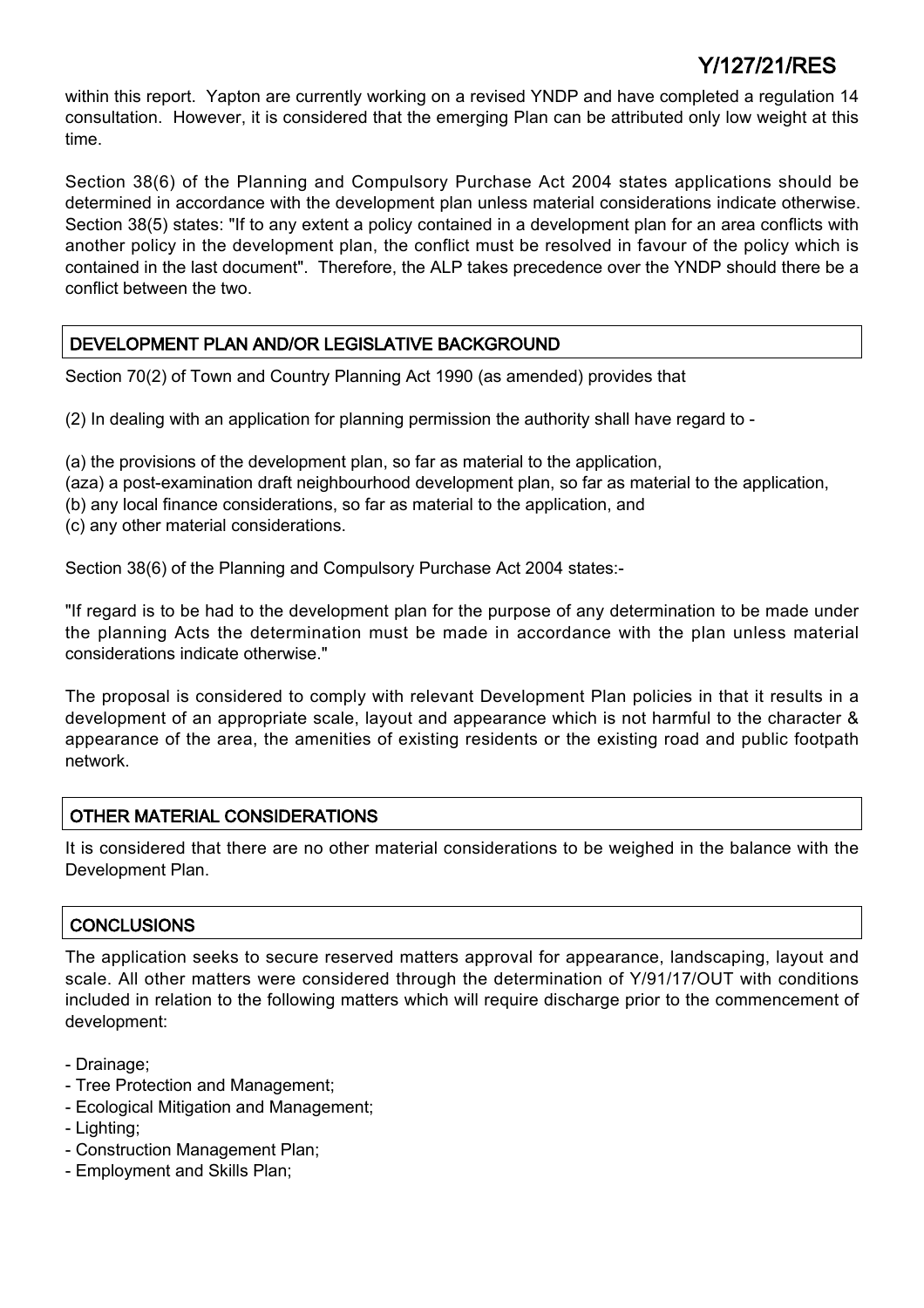- Travel Plan;
- Energy conservation and on-site energy generation;
- Archaeology;
- Electric Vehicle Charging; and
- Ground levels

## PRINCIPLE

The principle of development has been established by the outline permission Y/91/17/OUT which granted permission for up to 250 dwellings with access from Bilsham Road. The outline permission established the principle of development and considered matters of flood risk, impact on wildlife, loss of agricultural land, countryside location, foul drainage (the principle of up to 250 new dwellings connecting to the network) and the provision of affordable housing, public open space, children's play & other infrastructure.

This permission was for half of the overall SD7 site allocation in the Local Plan with Y/92/17/OUT forming the other half. The outline permission included the need for cycle/pedestrian/vehicle access through both sites to provide a new connection between Main Road and Bilsham Road. Reserved Matters approval has been granted for the northern portion of the allocation under reference Y/49/21/RES.

## COMPLIANCE OF THE PROPOSAL WITH OUTLINE CONDITIONS

A number of the conditions imposed on the outline approval (Y/91/17/OUT) set parameters for the nature and form of the proposed development and these have been summarised and considered below.

Condition (3) states that development shall be carried out in accordance with approved plans which consist of Site Location Plan (Drawing No. 1244G.01); Parameter Plan (Drawing No. 1244G.02); and Proposed Site Access B2132 Bilsham Road (Drawing No. 14-111/201 Rev A). The development accords with the plans approved under reference Y/91/17/OUT.

Condition (6) required that a Design Code Masterplan be approved prior to submission of the Reserved Matters and that the development then be prepared and carried out in accordance with the approved Design Code. The Design Code was approved by ref Y/40/20/DOC before the submission of the Reserved Matters and the proposed development is in accordance with the Design Code.

Conditions (9) and (12) required that details of the proposed surface water and foul drainage schemes be agreed prior to commencement. Compliance of the proposals with condition (9) and (12) does not need to be considered at this time.

Condition (26) requires that at least 25% of all 1, 2 and 3 bedroom dwellings are designed to Lifetime Homes or equivalent standard to be agreed with the LPA. Lifetime Home standards no longer exist and the equivalent current standard is contained in part M4(2) of the Building Regulations. The design and access statement under section 8.6 identifies that a total of 76 (30%) of dwellings will be designed to M4(2) standard and as such the proposals are deemed to accord with the requirements of Condition (26).

## LAYOUT, APPEARANCE AND SCALE

Arun Local Plan policies D DM1, D SP1 and LAN DM1 are relevant in respect of design and character. In addition Policy AH SP2 seeks to ensure that affordable housing is visually indistinguishable from market housing and that layouts avoid large clusters of affordable dwellings.

The National Design Guide (NDG) is a material consideration in the determination of this application as well as the Arun Design Guide. The application has been prepared in accordance with the Design Code, approved through Condition 6, which was itself prepared and assessed against the requirements of the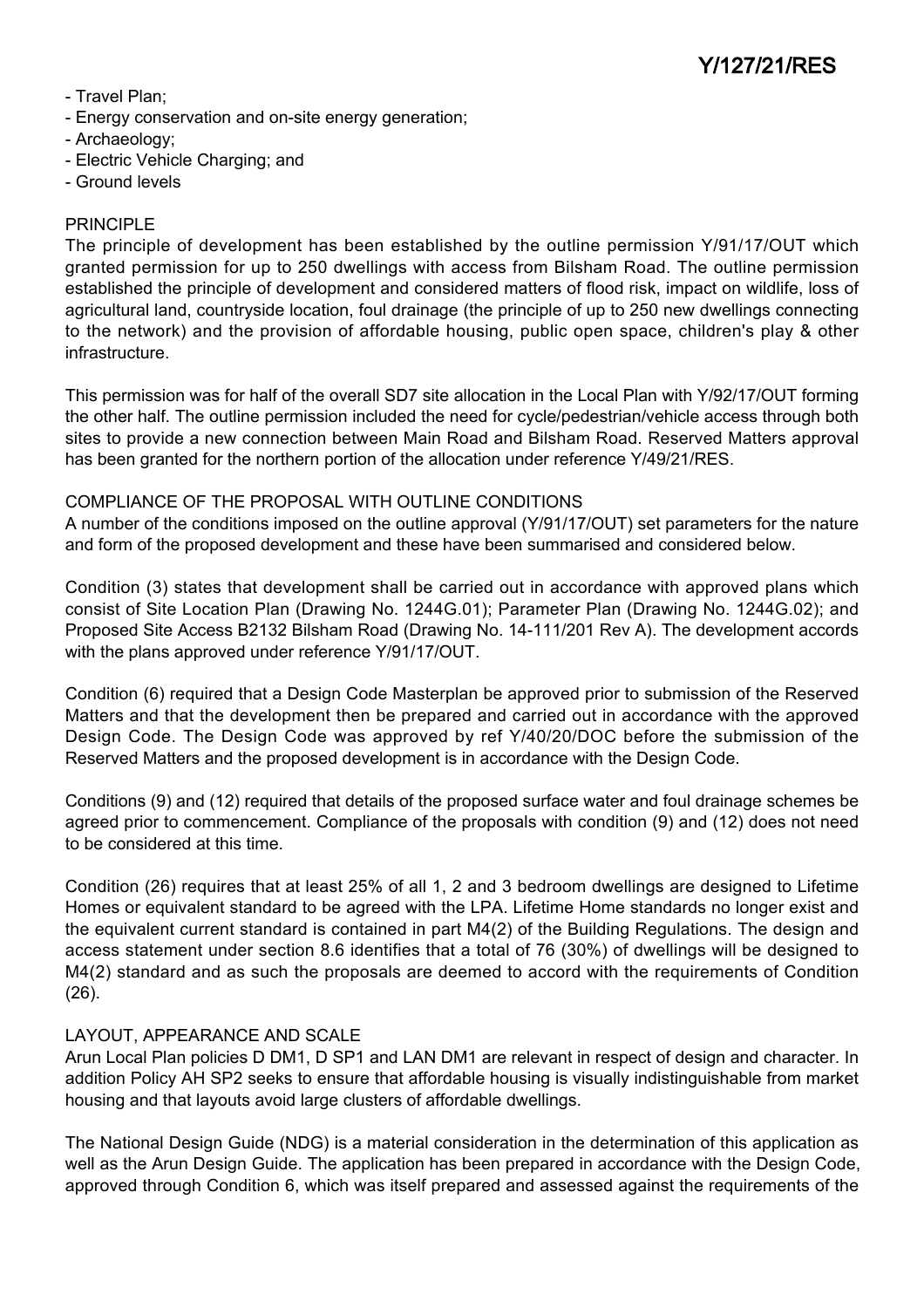NDG and Arun Design Guide as well as the parameter plans approved through Y/91/17/OUT.

The proposed layout has been considered against the requirements of the Design Code in respect of street pattern, road hierarchies, character areas, density, scale, public open space and pedestrian and cycle infrastructure. This application was a resubmission of a previously withdrawn scheme and a number of the issues identified through the original reserved matters application (Y/152/20/RES) remained but have subsequently been addressed by the applicant through the revision of the proposals.

One such area of conflict identified by the LPA consisted of the stark contrast between the approved materials used on the neighbouring development adjacent to the central open space and that proposed by this development. With the use of dark grey weatherboarding there was a lack of coherency between the two development in this location and as such the materials were amended to reduce this contrast.

It was also identified that plots 32, 34, 42 & 58 were side on to the main street with screening seemingly limited to the occasional roadside tree. This issue was also identified by the Parish Council in their consultation response with additional tree planting requested. The applicant in response has confirmed that additional climbing plans have been included along the side elevations to provide additional landscaping between the properties and the main road. Unfortunately, it was confirmed that due to the space available and future impacts on root protection areas additional tree planting was unsuitable. In this case that the enhanced planting proposed to address this matter will adequately address the concerns raised by the Parish Council.

Conflict between the proposed layout and a veteran oak (T8) was also identified by the Council's Tree Officer. In response to this the layout was amended with dwellings re-orientated to avoid incursion within the root protection area (RPA) as well as relocation of the proposed footway to the north of the RPA.

Therefore, by virtue of the proposed developments accordance with the Design Code it is considered that the proposals would accord with the requirements of the NDG and Arun Design Guide as well as policies D DM1, D SP1, LAN DM1 and AH SP2 of the Arun Local Plan.

## PUBLIC OPEN SPACE & PLAY

ALP policy OSR DM1 and HWB SP1 are relevant but there is no applicable YNDP policy. The Councils supplementary planning document (SPD) 'Open Space, Playing Pitches, Indoor and Built Sports Facilities' (January 2020) sets out specific requirements for on-site public open space (POS) and play provision.

In this case specific requirements for play were not set through the outline approval but a financial contribution towards the provision of an offsite Neighbourhood Equipped Area for Plan (NEAP) was included within the S106 Agreement. This financial contribution towards off-site provision was in line with the desires of the Parish Council to enhance existing facilities and ensure that the existing centre and play provision remained the heart of the village. Between this application and Y/92/17/OUT a financial contribution of £60,000 was made towards the delivery of the NEAP.

In addition to the financial contribution towards the offsite provision of a NEAP the application proposes two LAPs and a LEAP throughout the site which was considered by the Council's Landscape Officer who advised that the details provided would secure a scheme which will provide a variety of formal and informal play with a good mix of play experiences. It has also been confirmed that these areas benefit from suitable connectivity and pathway access from appropriate safe surfacing.

In terms of the public open space (POS) requirements, the application is accompanied by drawing 7905- L-112 Rev A (Open Space Provision) which sets out the total onsite open space provision. The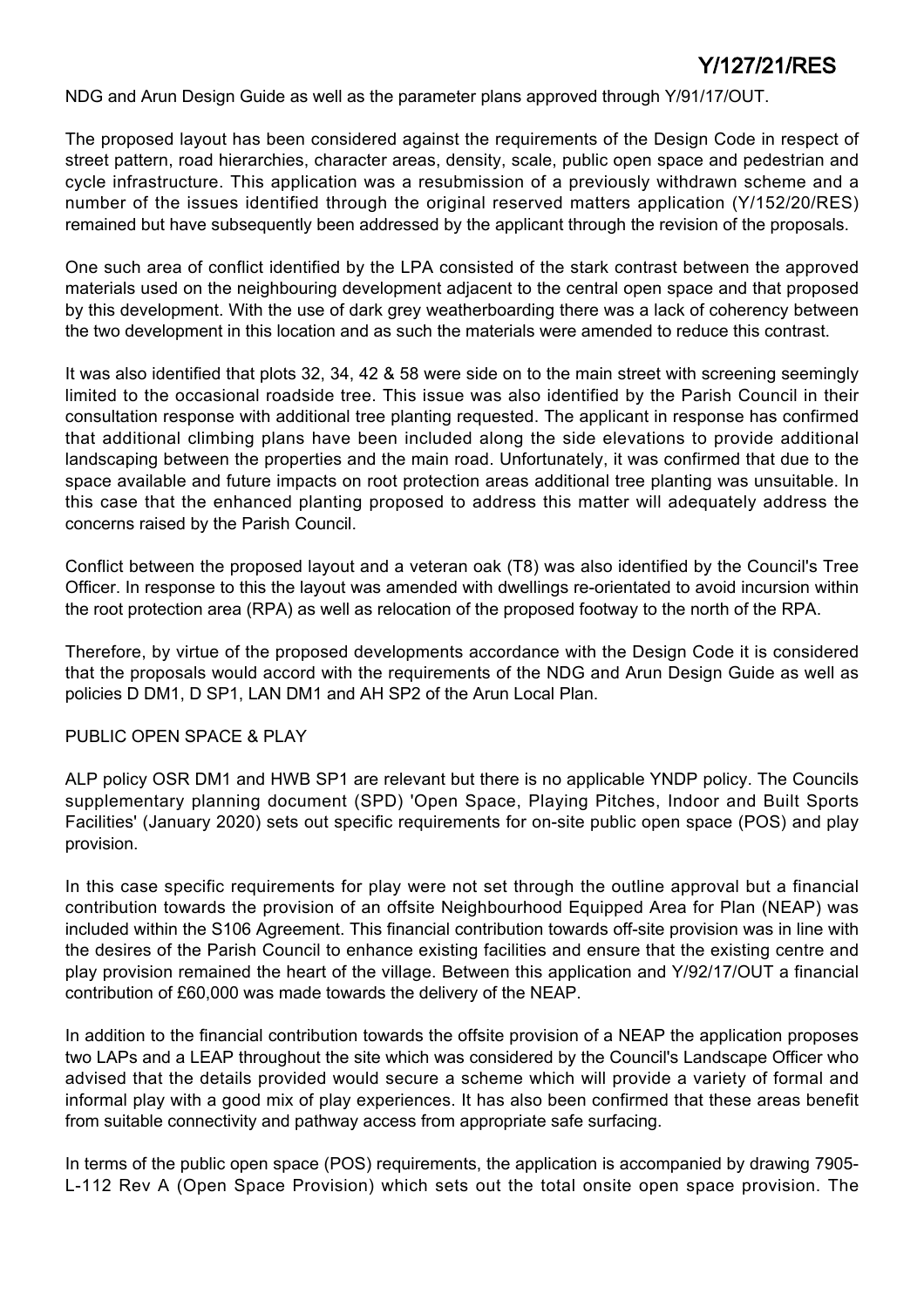development delivers a total POS provision which exceeds the requirements for a development of this size as set out within the Council's Open Space, Playing Pitches, Indoor and Built Sport Facilities SPD, Jan 2020.

Therefore, the proposed open space and play provision will accord with ALP policy OSR DM1 as well as the Council's Open Space, Playing Pitches, Indoor and Built Sport Facilities SPD.

## LANDSCAPING & TREES

ALP policies D DM1, LAN DM1 and D SP1 are relevant to consideration of landscaping and trees as is YNDP policy E4. A number of trees on site are protected by TPO the most notable of which is tree T8 a veteran oak located centrally on the site immediately adjacent to the existing public right of way (PROW).

As identified above, conflict of the proposed layout with the trees RPA resulted in the amended of the layout with the reorientation of the houses and footway to avoid development incursion within the RPA. A number of other trees on site feature footpaths, which run through their RPA, which will be the subject of enhancement. In these instances the Council's Tree Officer has confirmed that he is content with the use of a no dig solution to avoid any harm to the ongoing health and vitality of the trees.

The Arboricultural Method Statement and Tree Protection Plan has been the subject of amendment in light of the comments made by the Council's Tree Officer and as such the document now ensures the protection of these trees during construction.

The submission includes detailed landscape drawings which have been the subject of consideration by the Council's Landscape Officer. The Landscape Officer has confirmed that the submitted information has provided a well thought out landscape scheme which is fitting for location providing a good mix of native and ornamental trees and shrubs with suitable planting densities and size at time of planting.

Sufficient information has been provided to conclude that the landscaping proposals are acceptable and in accordance with policies D DM1, LAN DM1 and D SP1 of the ALP and policy E4 of the YNDP.

## HERITAGE

The heritage impacts of the development were considered at outline stage where it was identified by the Council's Conservation Officer that the proposal did not affect any historic asset above ground.

It was concluded through the determination of the outline approval that whilst a number of listed buildings were situated within 1km of the site due to the existing residential development located to the north there would be no intervisibility between the site and the listed buildings. Similar conclusions were drawn in respect of the Conservation Area and as such the development did not to give rise to any harm to the setting of any designated or non-designated heritage assets.

Having reviewed the details provided in support of this reserved matters application there is no basis by which I can disagree with this original assessment and conclusion. Therefore, the proposals would accord with the NPPF and policies HER DM1 and HER DM3 of the Arun Local Plan and policy E8 of the YNDP.

## HOUSING MIX AND AFFORDABLE HOUSING

ALP policy H DM1 provides for a mix of housing to meet local needs and requires all housing development should provide a mix of dwelling types and sizes to address the nature of local housing needs and market demand. The supporting text (12.2.4) acknowledges that the final mix will be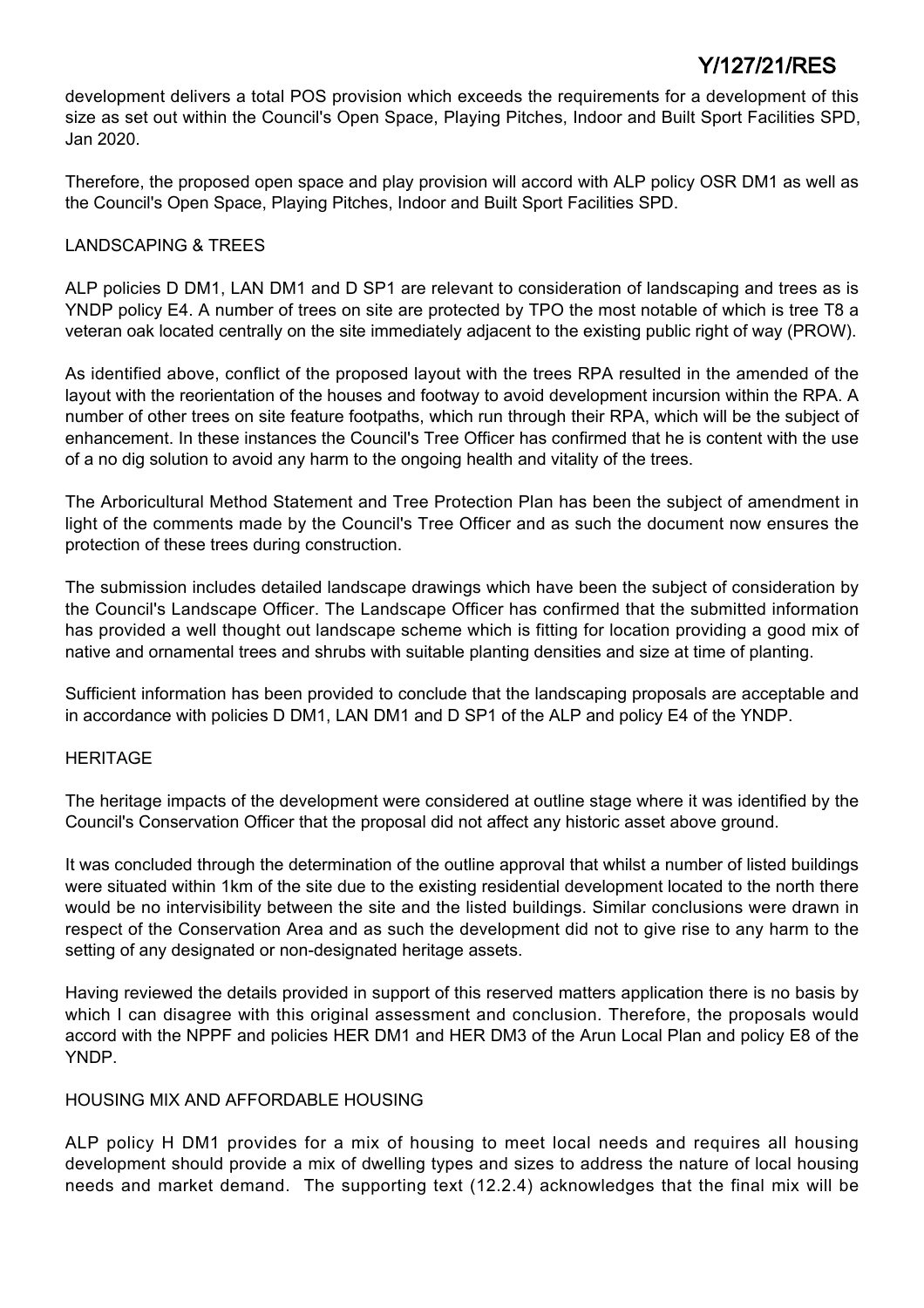negotiated on a site by site basis, having regard to the most up to date Strategic Housing Market Assessment (SHMA).

Following negotiation with the Council's Housing Strategy and Enabling Manager the following mix is proposed in relation to the affordable housing:

|       | Rented   | Intermediate | Total |
|-------|----------|--------------|-------|
| 1 Bed | 15 (27%) | 4(21%)       | 19    |
| 2 Bed | 24 (43%) | 8(42%)       | 32    |
| 3 Bed | 12 (21%) | 6(32%)       | 18    |
| 4 Bed | 5(9%)    | 1(5%)        | 6     |
| Total | 56       | 19           | 75    |

The proposed mix of affordable dwellings would deviate from the suggested broad mix identified through the Council's 'Updated Housing Needs Evidence - September 2016'. However, the mix has been prepared and agreed through negotiation and it has been deemed acceptable by the Council's Housing Strategy and Enabling Manager.

The proposed mix for the market dwelling is as follows:

1 Bed - 8 (5%) 2 Bed - 56 (32%) 3 Bed - 77 (44%) 4 Bed - 34 (19%) Total - 175

This mix is predominantly in accordance with the suggested broad mix specified in Table 1 of the Council's 'Updated Housing Needs Evidence - September 2016'. With the exception of an 8% under provision of two bed market dwellings and an over provision of 3 bed (4%) and 4 bed (4%) dwellings. As identified above housing mix will be identified on a site by site basis and in this case the proposed mix leans slightly towards three and four bed dwellings which is deemed acceptable. This mix will ensure that lower density development is present along the south-western boundaries of the site with the open countryside. Therefore, the proposed housing mix is deemed to be acceptable and ensure the provision of housing which will meet local needs whilst respecting the setting of the site.

## RESIDENTIAL AMENITY

ALP policies D DM1 and QE SP1 are relevant. The Council's Design Guide sets out guidance on interface distances between houses:

- Back to Back: min. 21m between habitable rooms of properties or to existing buildings.
- Back/Front to Side: min. 14m between habitable rooms and side gable of adjacent property.
- Front to Front: min. 16m between habitable rooms of properties facing each other.
- Back to Boundary: min. 12m between habitable rooms and site boundary to existing landscaping.
- There are no standards for either side to side or front to back.

This was an issue with the previous reserved matters layout, under reference Y/152/20/RES, where a number of the units failed to achieve these minimum distances. However, the layout has addressed the vast majority of the previously identified conflicts. There remain some front-front and front-side which fall marginally below the identified 14m minimum standard. However, these distances are a result of the Design Code standards for widths of roads and treatments of front gardens. It should also be noted that the Design Guide is intended as guidance only therefore it is not appropriate to rigidly follow its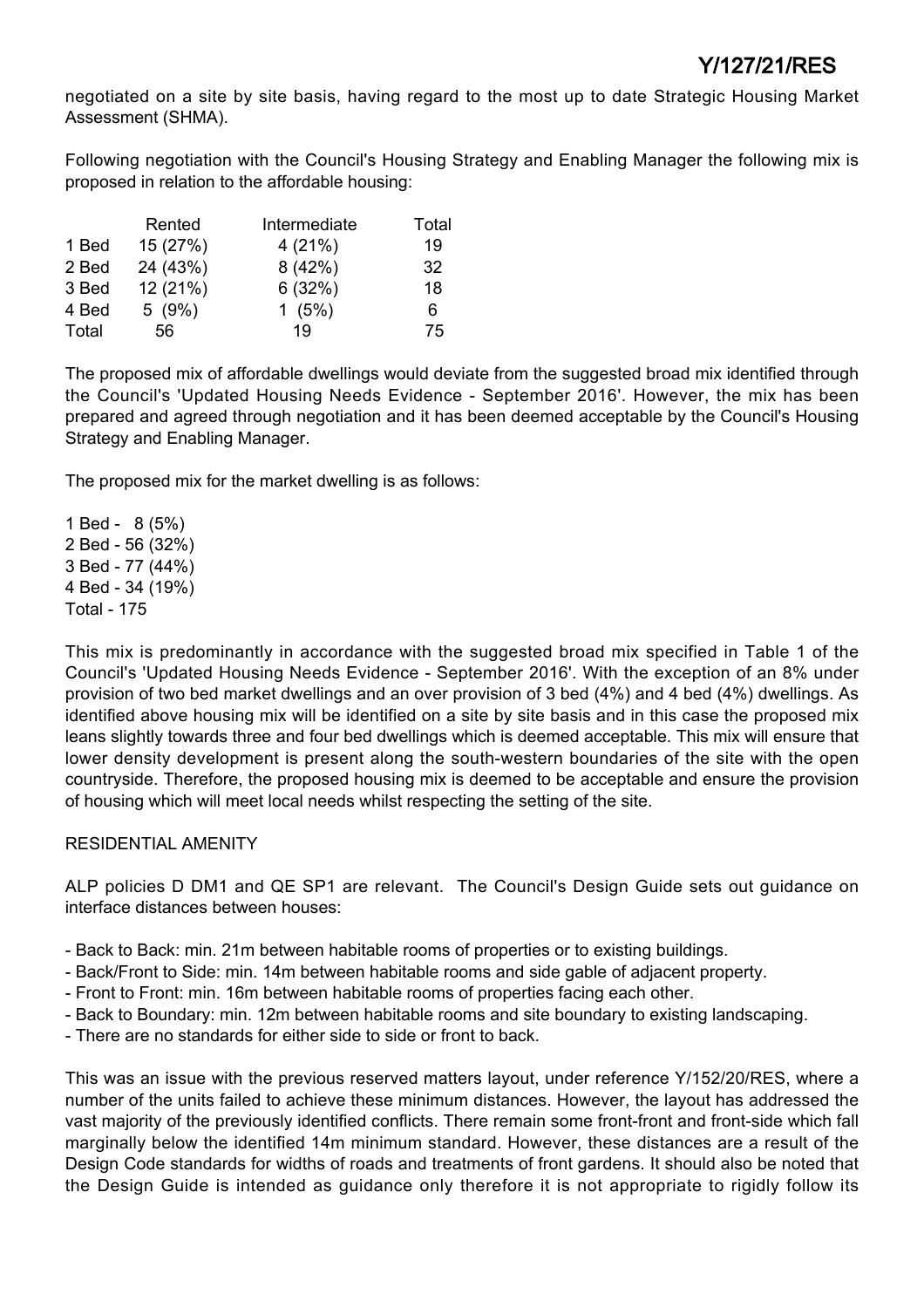requirements in every situation.

In this case the standards established through the Design Code has sought to achieve a development of the highest quality with unique character areas. Therefore, in this case the deviation from the minimum standards are only marginal and would not result in unacceptably adverse impacts upon the amenity of future occupiers. Appropriate separation distances in accordance with the Arun Design Guide are provided along the boundaries of the site between the proposed and existing residential development.

The Garden Depth and Distancing Layout (19284 P206 Rev C) confirms that all gardens will exceed a depth of 10m. Whilst not all gardens achieve the 10.5m requirement, the 21m rear-to-rear facing distance is achieved in all respects so the shortfall does not adversely affect the living conditions of existing or future occupiers.

The previous concerns in regards to Y/152/20/RES have now been fully resolved and there is no conflicts with policies D DM1 and QE SP1 of the ALP. Whilst the proposal does not fully meet the Arun Design Guide, it is in accordance with the approved Design Code which in this application takes precedence.

## PARKING, ROADS AND PUBLIC FOOTPATHS

ALP policies T DM1 & T SP1 and YNDP policy PK1 are relevant although the latter has reduced weight due to the adoption of the Arun Parking Standards SPD. The advice of WSCC Highways is summarised above and they raise no objections to the layout subject to conditions. Furthermore, the access arrangements were approved by the outline planning permission. Therefore, in terms of highway safety the proposal is in accordance with policies T SP1 or T DM1 of the ALP and will not have an unacceptably adverse impact upon the safe operation of the highways network.

The application proposed a total of 589 parking spaces which accords with the requirements of the Arun Parking SPD. The level of parking provision proposed has been confirmed by WSCC as Local Highway Authority as acceptable and is not considered to result in significant overspill car parking within the development or the surrounding roads. WSCC have proposed two conditions one of which would secure details of cycle storage for those dwellings which do not benefit from a garage or individual store located within the curtilage of the dwelling and that no dwelling shall be occupied until the roads, footways and parking serving that dwelling have been constructed and are available to use.

Road widths in this case are in accordance with the principles of road hierarchy established through the Design Code. These are also consistent with the neighbouring development previously permitted under reference Y/49/21/RES and are as follows:

Primary Route - 5.5 -6.5m Secondary Street - 4.8 - 5.5m Lanes/Drives - 4.8m

Given that the site layout respects & enhances existing public rights of way and provides new foot and cycle paths as part of the development the proposals are deemed to accord with Policy T DM1 as well as the Parking Standards SPD.

#### WASTE MANAGEMENT

Policy WM DM1 of the ALP is relevant but in this case there are no issues with refuse vehicles accessing the site from Bilsham Road and the application is supported by refuse vehicle tracking as well as details of individual bin storage and communal bin stores. It is considered that the application achieves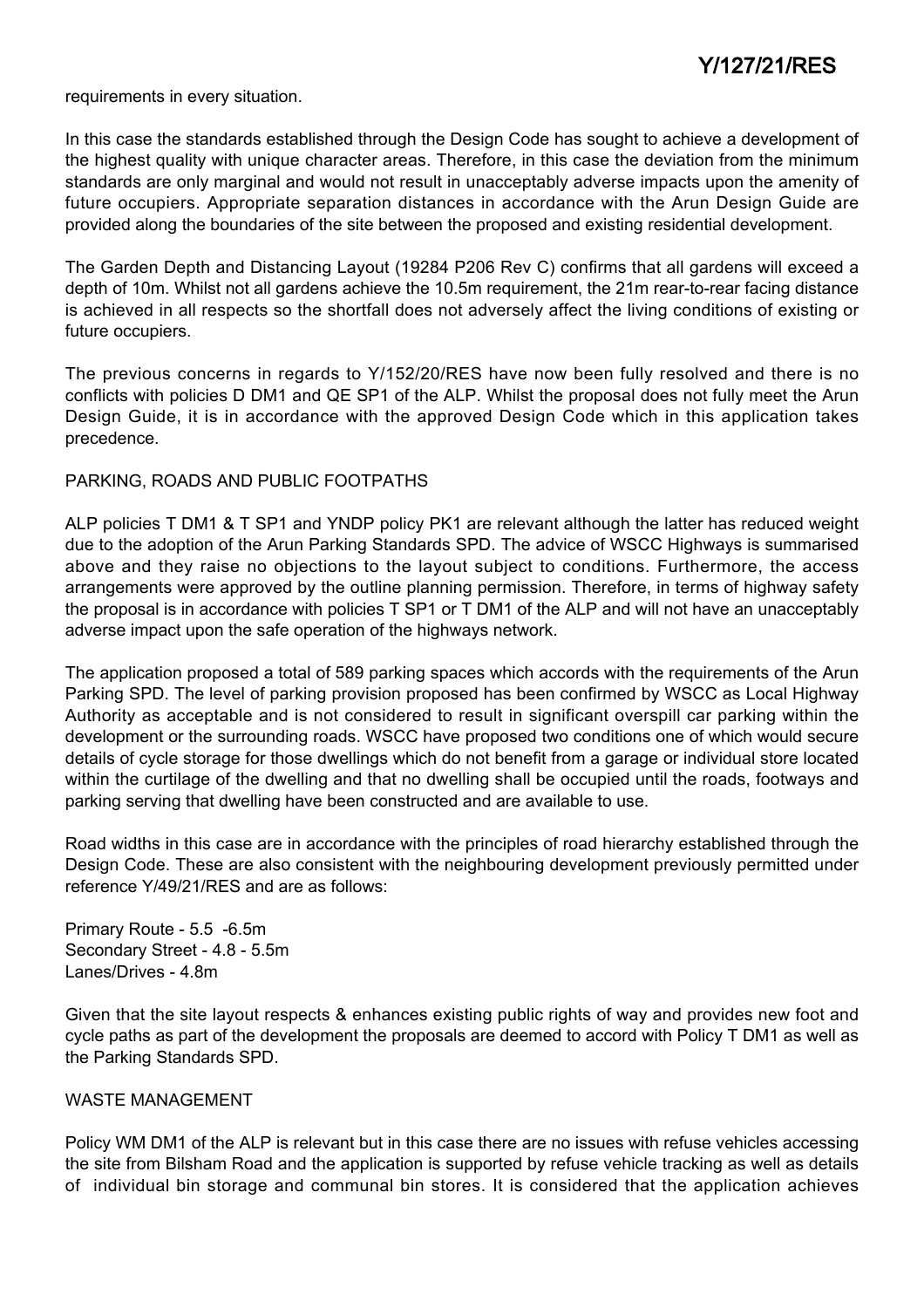sufficient provision for the storage of waste and that kerbside collection is possible for all dwellings and as such the development will accord with policy WM DM1 of the ALP.

## SURFACE WATER DRAINAGE

Conditions 9, 10 and 11 of the outline planning permission relate to drainage and following amendment of these conditions surface water drainage can be resolved at a later date. However, the Council's drainage engineers have advised that the layout needs to be considered concurrently with drainage to ensure that there is sufficient space within the layout to accommodate drainage features.

ALP Policy W DM3 and YNDP policy E11 are both relevant to the consideration of surface water drainage. The Council's drainage engineer has identified that the submission showed that 3m clear access is being provided around watercourses and basins to ensure appropriate access for on-going management and maintenance. However, concerns were raised that it was not clearly demonstrated that tree root potential areas would not conflict with surface water drainage features.

Amended plans were subsequently provided by the applicant to address this matter with the species of trees amended to ensure that root potential areas would not interfere with the surface water drainage features. Further comments are currently awaited from the Council's drainage engineers in respect of this matter and will provided as a report update ahead of the committee meeting.

## BIODIVERSITY AND ECOLOGY

The application was accompanied by an updated Landscape and Ecological Specification and Management Plan - September 2021. This document has been the subject of consideration by the Council's Ecological Advisor who has confirmed that the mitigation and enhancements as identified are acceptable. This document demonstrates how ecological enhancements can be delivered on site alongside the proposed layout.

However, these details will need to be submitted for approval through the discharge of Condition 13 imposed on outline planning permission Y/91/17/OUT. Therefore, subject to the discharge and implementation of these measures the proposal will accord with policy ENV DM5 of the ALP and policies E3 and E4 of the YNDP.

## CLIMATE CHANGE

Condition 22 on the outline permission requires the approval of measures to reduce energy conservation and achieve a 10% annual energy reduction with Condition 25 requiring details for the provision of electric vehicle charging. As these details are required to be separately approved through the discharge of this condition, it is not considered reasonable to also require compliance at the reserved matters stage. As such, the proposal is in accordance with policy ECC SP2.

## SUMMARY

The applicant has made a number of positive amendments to the application in order to overcome the concerns raised in relation to the previously withdrawn reserved matters application under reference Y/152/20/RES, as well as a number of concerns raised in respect of this proposal. Whilst some minor conflicts with the Arun Design Guide are present the development accords with the site specific Design Code and relevant development plan policies. As such, it is recommended that the application is approved subject to the conditions proposed.

## HUMAN RIGHTS ACT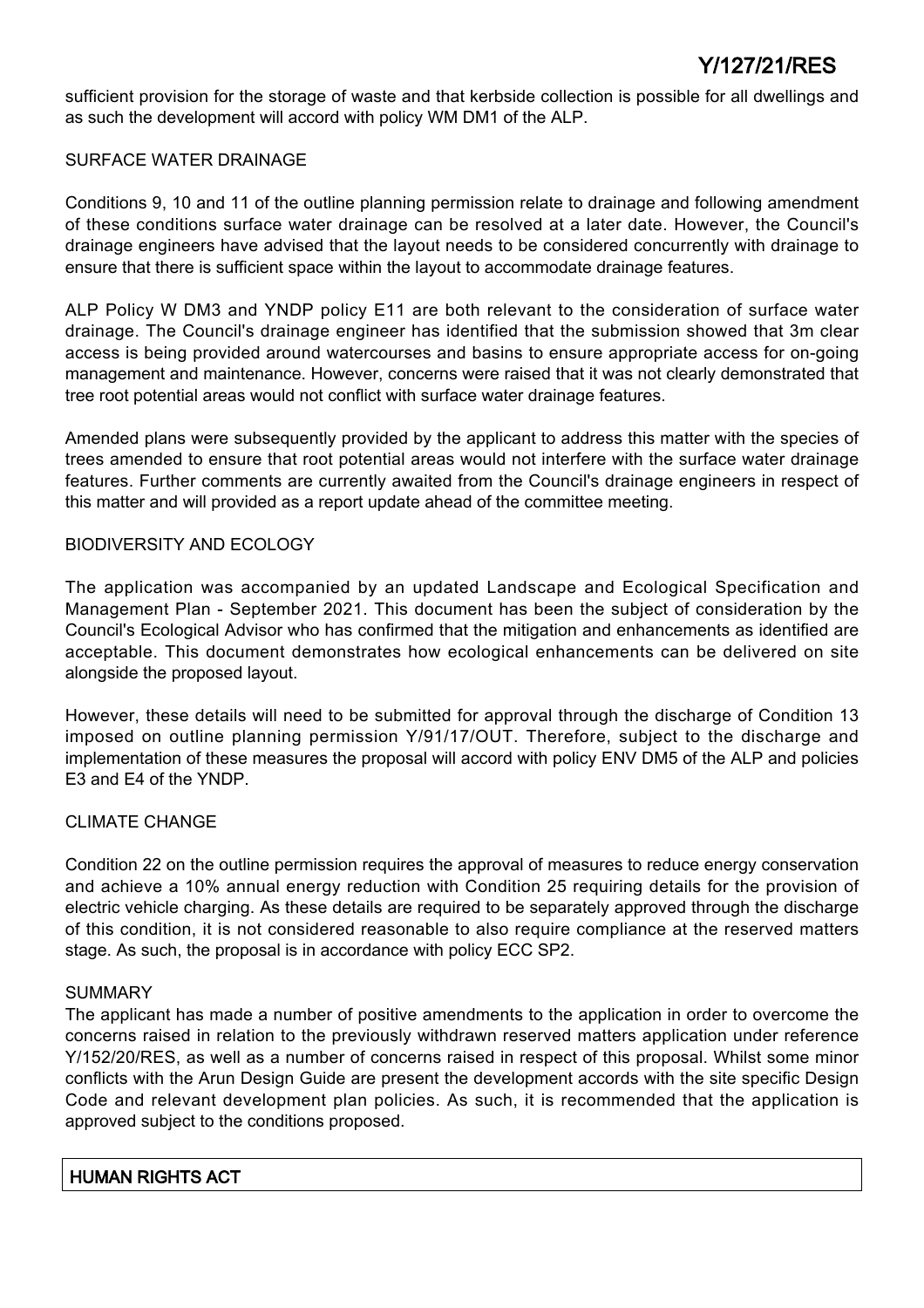Human Rights Act:

The Council in making a decision should be aware of and take into account any implications that may arise from the Human Rights Act 1998. Under the Act, it is unlawful for a public authority such as Arun District Council to act in a manner, which is incompatible with the European Convention on Human Rights.

Consideration has been specifically given to Article 8 (right to respect private and family life) and Article 1 of the First Protocol (protection of property). It is not considered that the recommendation for approval of the grant of permission in this case interferes unreasonably with any local residents' right to respect for their private and family life and home, except insofar as it is necessary to protect the rights and freedoms of others (in this case, the rights of the applicant). The Council is also permitted to control the use of property in accordance with the general interest and the recommendation for approval is considered to be a proportionate response to the submitted application based on the considerations set out in this report.

## DUTY UNDER THE EQUALITIES ACT 2010

Duty under the Equalities Act 2010

In assessing this proposal the following impacts have been identified upon those people with the following protected characteristics (age, disability, gender reassignment, marriage and civil partnership, pregnancy and maternity, race, religion or belief, sex or sexual orientation).

The proposal would have a neutral impact on the protected characteristics.

## **RECOMMENDATION**

## APPROVE CONDITIONALLY

1 The development hereby approved shall be carried out in accordance with the following approved plans and documents:

- Location Plan S201
- Site Survey S202
- Site Survey (Sheet 1) S202.1
- Site Survey (Sheet 2) S202.2
- Illustrative Street Scenes (AA, BB, CC, DD) C202 Rev A
- Illustrative Street Scenes (EE, FF, GG, HH) C203 Rev A
- Illustrative Perspective View (View A) C204
- Illustrative Perspective View (View B) C205
- Illustrative Perspective View (View C) C206
- Illustrative Perspective View (View D) C207
- Illustrative Perspective View (View E) C208
- Illustrative Perspective View (View F) C209
- Illustrative Perspective View (View G) C210 Rev A
- Proposed Site Layout (Whole Site) P201 Rev H
- Proposed Site Layout (Footpath Routes) P201.3
- Tenure Housing Plan (Whole Site) P202 Rev C
- Building Materials Layout (Whole Site) P203 Rev D
- Building Materials Layout (Sheet 1) P203.1 Rev C
- Building Materials Layout (Sheet 2) P203.2 Rev C
- Boundary Materials Layout (Whole Site) P204 Rev C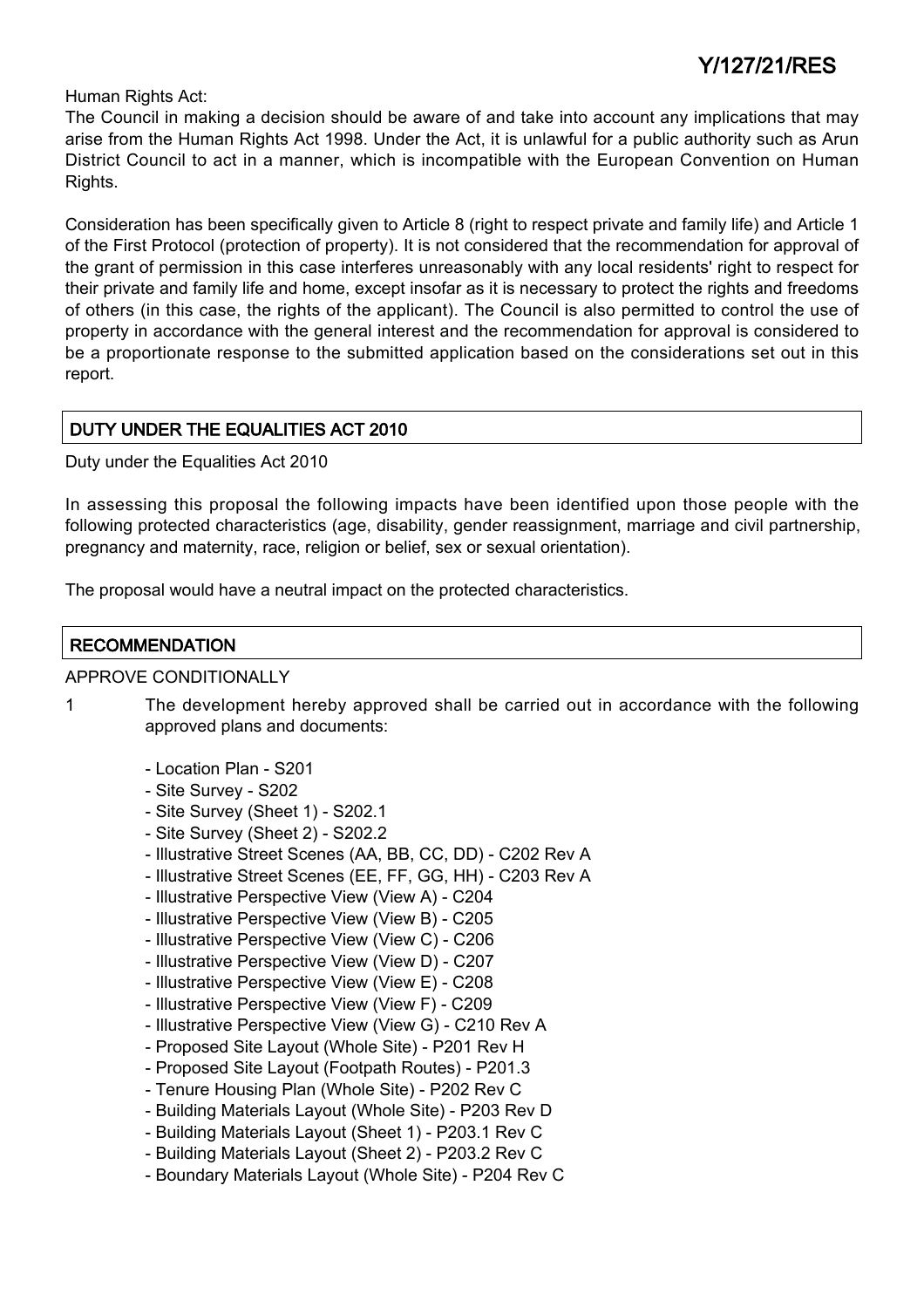- Boundary Materials Layout (Sheet 1) P204.1 Rev C
- Boundary Materials Layout (Whole Site) P204.2 Rev C
- Surface Materials (Whole Site) P205 Rev C
- Surface Materials (Sheet 1) P205.1 Rev C
- Surface Materials (Sheet 2) P205.2 Rev C
- Garden Depth Layout (Whole Site) P206 Rev C
- Car Parking Layout (Whole Site) P207 Rev C
- Accessibility Layout (Whole Site) P208 Rev C
- Refuse Strategy Layout (Whole Site) P210 Rev C
- Green Infrastructure Layout (Whole Site) P211 Rev C
- Land Use Layout (Whole Site) P212 Rev C
- Apartment Block A Full Plans & Elevations P213 Rev A
- Apartment Block B Full Plans & Elevations P214
- Apartment Block C, D, E, F, G Full Plans & Elevations P215
- Apartment Block C, D, E, F Elevations P216
- Apartment Block H & FOG Full Plans & Elevations P217
- C2H4 Semi Full Plans & Elevations P219 Rev A
- C2H4 & C2H5 Terrace Full Plans & Elevations P220 Rev A
- C2H6 Detach Full Plans & Elevations P221
- C3H3 Semi Full Plans & Elevations P222
- C3H5 Detach Full Plans & Elevations P223 Rev A
- C3H5 & C2H3 Semi Full Plans & Elevations P224
- C3H5 & C2H3 Terrace Full Plans & Elevations P225
- C3H10 Detach Full Plans & Elevations P226
- C3H10 Semi Full Plans & Elevations P227
- C4H2 Semi Full Plans & Elevations P228
- C4H2 Detach & Terrace Full Plans & Elevations P229
- 2B3P Type A Semi Full Plans & Elevations P230
- 2B3P Type A Terrace Full Plans & Elevations P231
- 2B4P Type B Semi Full Plans & Elevations P232 Rev A
- 2B4P Type B Terrace Full Plans & Elevations P233 Rev A
- 2B4P Type C Semi Full Plans & Elevations P234
- 2B4P Type C Terrace Full Plans & Elevations P235
- 2B4P Type D Detach Full Plans & Elevations P236
- 3B4P Type A Semi & Terrace Full Plans & Elevations P237 Rev A
- 3B4P Type A Semi Elevations P238
- 3B4P Type A Terrace Elevations P239
- 3B5P Type B Detach & Semi Full Plans & Elevations P240
- 3B5P Type B Semi Elevations P241
- 3B6P Type C Detach Full Plans & Elevations P242
- 3B5P Type D Detach Full Plans & Elevations P243 Rev A
- 3B5P Type D & 2B49 Type B Semi Full Plans & Elevations P245 Rev A
- 3B5P Type D & 2B49 Type B Terrace Full Plans & Elevations P246 Rev A
- 4B7P Type A Detach Full Plans & Elevations P247
- 4B7P Type A Semi Full Plans & Elevations P248
- 4B7P Type B Detach Full Plans & Elevations P249
- 4B7P Type B Detach Elevations P250
- Ancillary Buildings Single & Twin Garages P251
- Ancillary Buildings Double Carport & Sheds P252
- Ancillary Buildings Single & Double Carports P253
- Ancillary Buildings Triple Carport P254
- Ancillary Buildings Pump & Sub Stations P255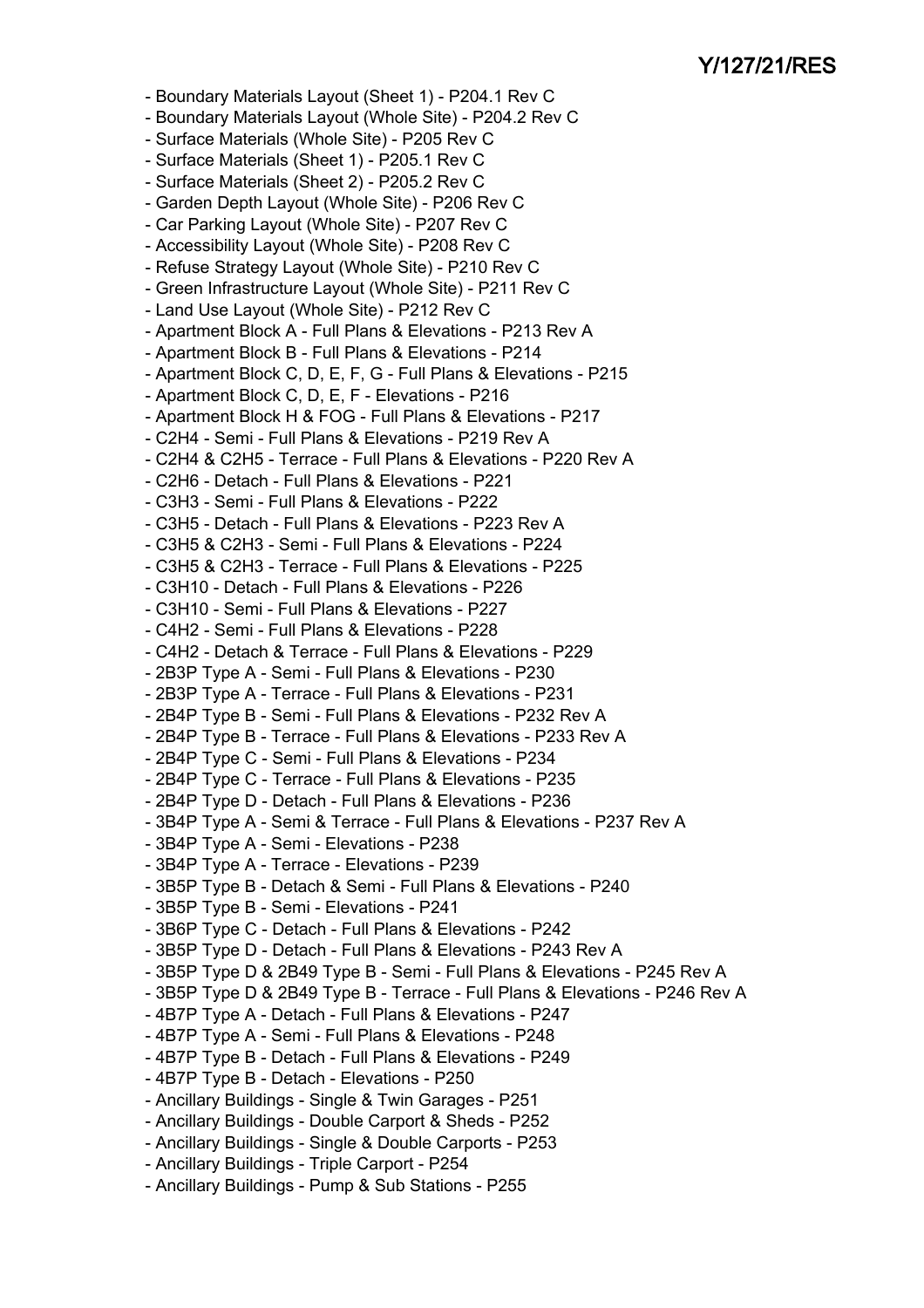- Ancillary Buildings - Double & Triple Pergola - P256

- Ancillary Buildings - Single Attached Garage - P257

Reason: For the avoidance of doubt and in the interests of amenity and the environment in accordance with policies D DM1, D SP1, QE SP1 and T SP1 of the Arun Local Plan.

2 No development above damp proof course (DPC) level shall take place until full details of the proposed cycle stores for those dwellings which do not benefit from a garage or individual store located within the properties demise have been submitted to and approved in writing by the Local Planning Authority and the relevant houses shall not be occupied until the approved cycle storage associated with them have been erected/provided. These cycle storage spaces shall thereafter be permanently retained and maintained.

> Reason: To provide alternative travel options to the use of the private motor vehicle in accordance with Arun Local Plan policies T SP1 and T DM1.

3 No dwelling shall be occupied until the vehicular access, roads, footways, car/garaging including visitor spaces and cycle parking and turning spaces serving that dwelling have been constructed and are available to use. Once provided, the parking spaces shall not be used for any purpose other than for the parking of vehicles and the garages shall not be used for any purpose other than the parking of vehicles and for domestic storage.

> Reason: In the interests of ensuring appropriate access and vehicle parking and highway safety within the development in accordance with policy T SP1 of the Arun Local Plan.

4 None of the dwellings hereby approved shall be occupied unless and until the applicant/developer supplies a certificate confirming the agreement of the Royal Society for the Prevention of Accidents (RoSPA) to the location of the SuDS features within areas of Public Open Space and close to designated play areas. The submission shall include details of any physical changes if necessary such as boundary treatments for approval in writing by the Local Planning Authority prior to occupation.

> Reason: In the interests of amenity and safety in accordance with policies D DM1 and OSR DM1 of the Arun Local Plan.

5 No development above damp-proof course (DPC) level shall take place unless and until details of the proposed location of the required fire hydrants have been submitted to and approved in writing by the Local Planning Authority in consultation with West Sussex County Council's Fire and Rescue Service.

> Prior to the first occupation of any dwelling forming part of the proposed development, the developer shall at their own expense install the required fire hydrants (or in a phased programme if a large development) in the approved locations to BS:750 standards or stored water supply and arrange for their connection to a water supply which is appropriate in terms of both pressure and volume for the purposes of firefighting.

> The fire hydrants shall thereafter be maintained as part of the development by the water undertaker at the expense of the Fire and Rescue Service if adopted as part of the public mains supply (Fire Services Act 2004) or by the owner/occupier if the installation is retained as a private network.

> Reason: In the interests of amenity and in accordance with policy INF SP1 and T SP1 of the Arun Local Plan and in accordance with The Fire & Rescue Service Act 2004.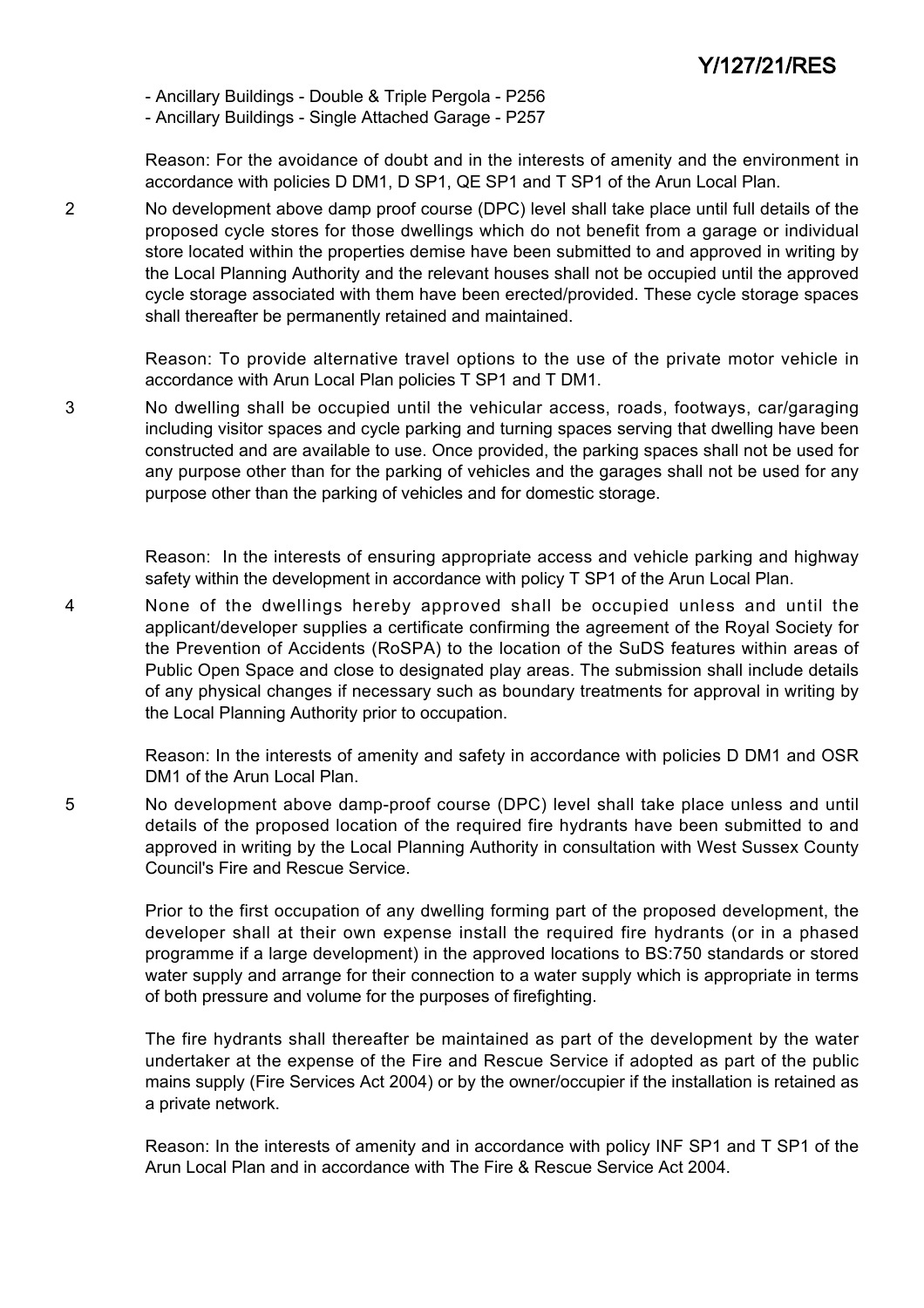## BACKGROUND PAPERS

[The documents relating to this application can be viewed on the Arun District Council website by going](http://www1.arun.gov.uk/planrec/index.cfm?tpkey=eOcella&user_key_1=Y/127/21/RES&keyscheme=planning) [to https://www.arun.gov.uk/weekly-lists and entering the application reference or directly by clicking on](http://www1.arun.gov.uk/planrec/index.cfm?tpkey=eOcella&user_key_1=Y/127/21/RES&keyscheme=planning) [this link.](http://www1.arun.gov.uk/planrec/index.cfm?tpkey=eOcella&user_key_1=Y/127/21/RES&keyscheme=planning)